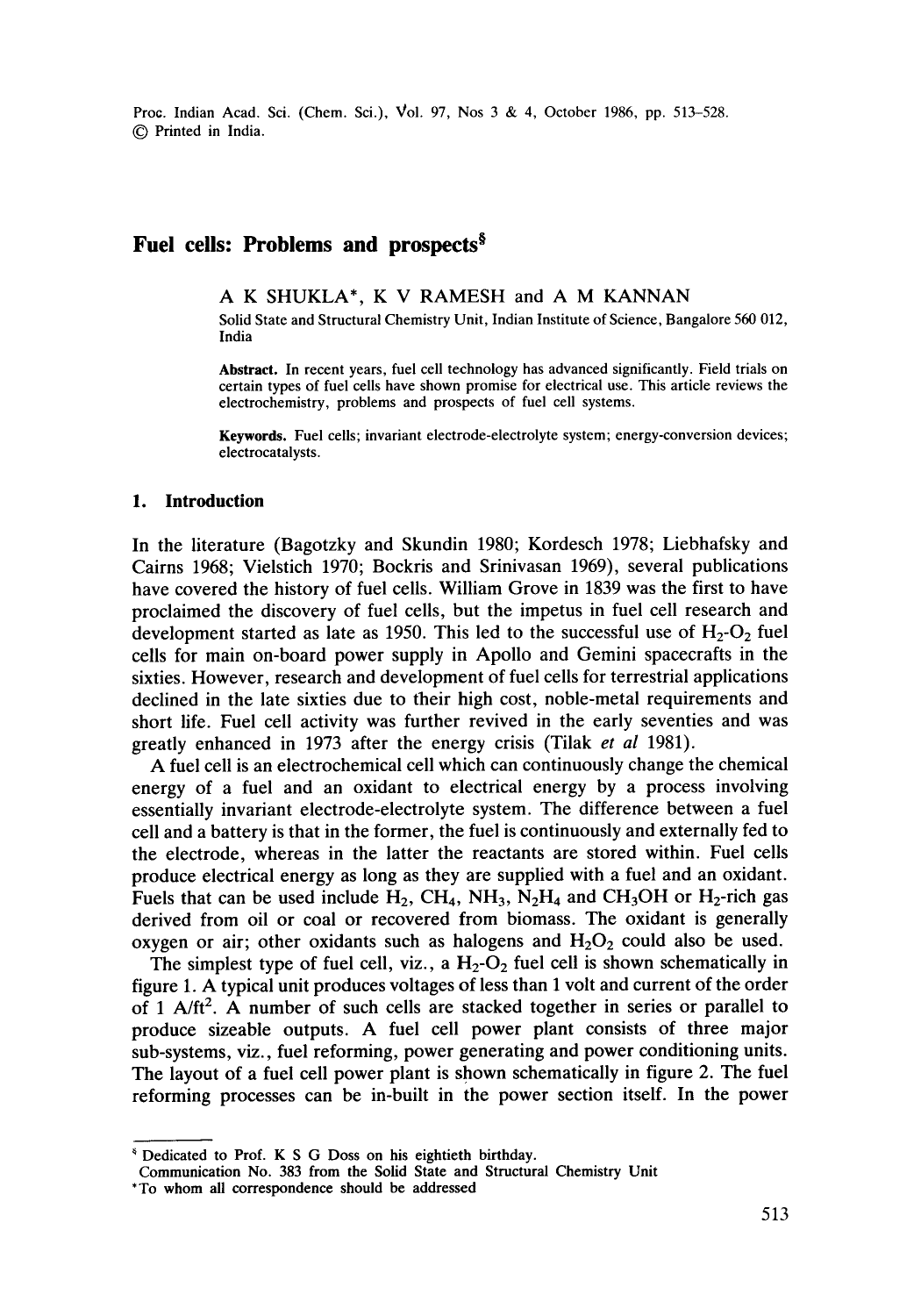

Figure 1. Electrochemical processes occurring in an alkaline  $H_2-O_2$  fuel cell.



Figure 2. Fuel cell power plant.

generator, the reformate reacts with  $O_2$  electrochemically on the electrode surfaces producing d.c. electricity and heat in the form of hot water or steam; this heat can be fed back to the fuel-reforming section.

### **2. Advantages of fuel cells**

The efficiencies of different types of energy conversion devices are given in table 1. It can be seen that the demonstrated efficiencies of fuel cells are considerably higher in relation to other energy-conversion devices. The direct conversion of chemical energy to electrical energy in a fuel cell makes its efficiency free from Carnot's theorem. The other advantages of fuel cells include: simple, clean and quiet operation, site adaptability due to their modular nature, operation over any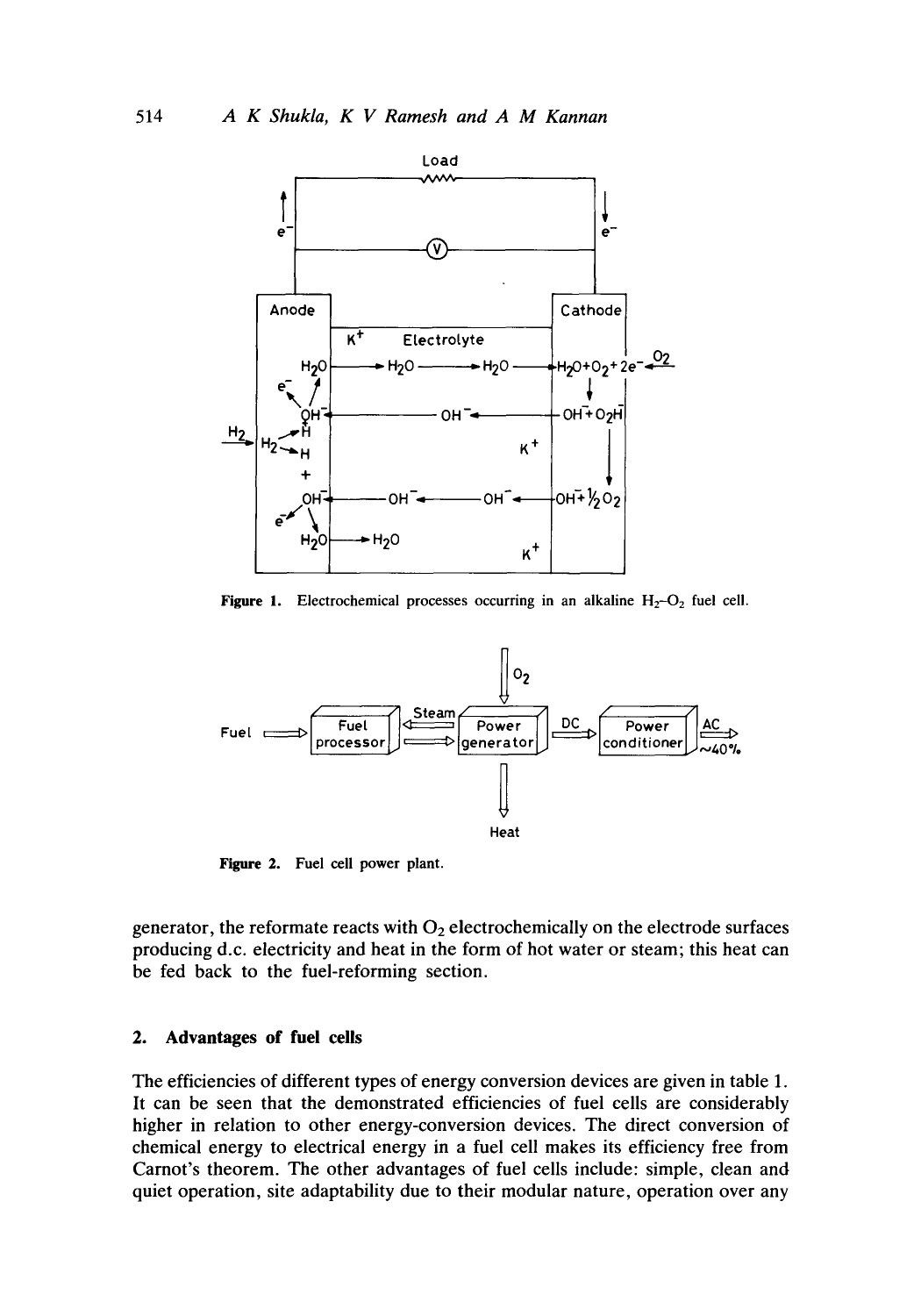| Energy converter            | % efficiency |  |  |
|-----------------------------|--------------|--|--|
| Thermoelectric              | 10           |  |  |
| <b>Thermionic</b>           | 22           |  |  |
| Photovoltaic                | 18           |  |  |
| Magnetohydrodynamics        | 60           |  |  |
| Low temperature fuel cells  | 60           |  |  |
| High temperature fuel cells | 60           |  |  |
| Gas turbines                | 30           |  |  |
| Internal combustion engines | 30           |  |  |
| Diesel engines              | 40           |  |  |
|                             |              |  |  |

Table 1. Efficiencies of direct energy conversion devices.

(Tilak *et al* 1981)



**Figure 3.**  Historical trend in power densities for fuel cell and internal combustion engines.

desired temperature range and multifuel capability. Furthermore, fuel cells produce d.c. electricity which is attractive to industries that use large amounts of d.c. power, viz., chloralkali and aluminium industries. Since fuel cells feed on  $H_2$ , they are suited to industries that generate this gas as a by-product, such as the petrochemical industry. Fuel cells can be run on almost any fuel, viz., naphtha, methanol, natural gas or any  $H_2$ -rich fuel. Non-conventional fuels such as sewage-treated gases can also be used. Siting power plants close to the load keep transmission losses to a minimum and save the heavy expense of laying down transmission lines. Fossil-fuel power plants with capacities as high as 1000 MW utilize their exhaust heat to generate additional electrical energy thereby further increasing their efficiencies. Unlike coventional power sources which achieve high efficiency only when operated at full load, the efficiency of fuel cells is independent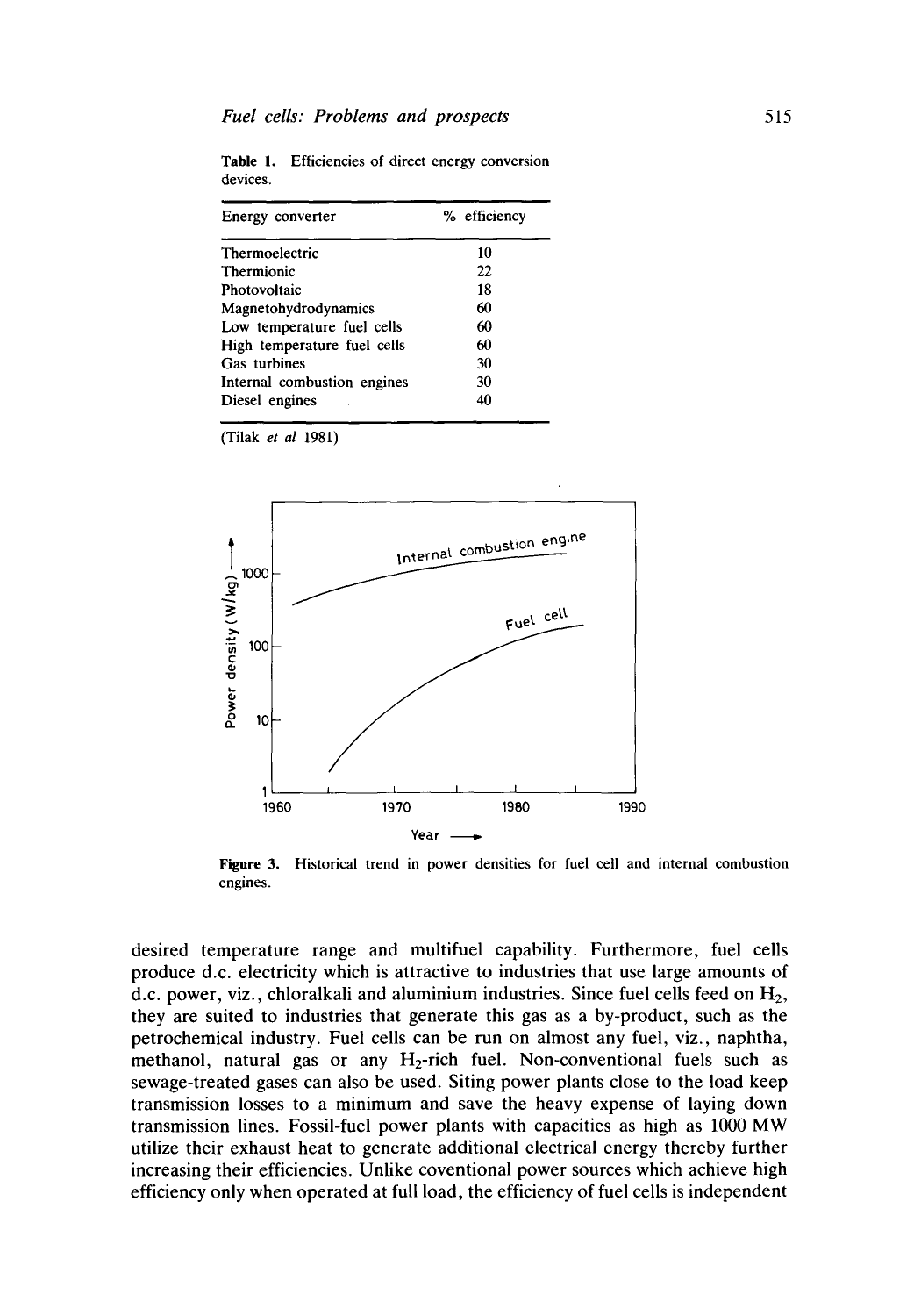of load. Also the efficiency of a fuel cell does not depend on its size. Only fossil-fuel plants with capacities larger than 1000 MW can approach the efficiency of a fuel cell. The modular design of fuel cells allows a utility to expand its generating capacity in small increments closely matching the needs for load following and peaking service.

Fuel cell technology has undergone substantial development (Brusaglino *et al*  1982; Shukla *et al* 1983) since 1960 (see figure 3) and it is believed that in the years to come fuel cells will become commercially feasible.

## **3. Types of fuel cells**

Fuel cells may be generally classified as in table 2. A broad distinction between direct and regenerative fuel cells, Which are similar to primary and secondary batteries, has been made. Reformer and biochemical fuel cells have been grouped under indirect fuel cells. The direct type has been further subdivided based on the temperature of operation, viz., low  $(<200^{\circ}C$ ), medium  $(200-750^{\circ}C)$  and high  $(>=750^{\circ}C)$ . The types of fuels employed in fuel cells are also indicated in the table. Fuel cells have also been grouped according to the type of electrolyte. The promising electrolytes are acids  $(H_3PO_4)$ , alkali (KOH), molten carbonates (Li<sup>+</sup>,  $K^+$ , Na<sup>+</sup>-CO<sub>3</sub><sup>-</sup>), solid polymers (RSO<sub>3</sub>H) and solid oxides (ZrO<sub>2</sub>-Y<sub>2</sub>O<sub>3</sub>).

## 3.1 *Acid fuel cells*

In acidic fuel cells ion conduction through the electrolyte is provided by hydrogen or hydronium ions. Platinum or platinum alloys are employed as electrocatalysts with carbon (or graphite) based electrodes.

| Fuel cells                                                  |                                                 |                                          |                     |                    |                    |  |  |
|-------------------------------------------------------------|-------------------------------------------------|------------------------------------------|---------------------|--------------------|--------------------|--|--|
| Direct                                                      |                                                 | Indirect                                 |                     | Regenerative       |                    |  |  |
| Low<br>temperature<br>$(<200^{\circ}C)$                     | Medium<br>temperature<br>$(200 - 750^{\circ}C)$ | High<br>temperature<br>$(5750^{\circ}C)$ | Reformer            | <b>Biochemical</b> |                    |  |  |
|                                                             | Hydrogen-oxygen Hydrogen-oxygen                 | Hydrogen-oxygen Natural gas              |                     | Glucose            | Thermal            |  |  |
| Organic<br>compounds-<br>oxygen                             | Carbon<br>monoxide-<br>oxygen                   | Carbon<br>monoxide-<br>oxygen            | Naphtha             | Carbo-<br>hydrate  | Electrical         |  |  |
| Nitrogeneous<br>compounds-<br>oxygen or<br>hydrogenperoxide | Ammonia-oxygen                                  |                                          | Methanol<br>Ethanol | Urea               | Photo-<br>chemical |  |  |
| Hydrogen-<br>halogen<br>Metal-oxygen or<br>halogen          |                                                 |                                          | Coal<br>Ammonia     |                    | Radio-<br>chemical |  |  |

|  | Table 2. Classification of fuel cells. |  |  |  |  |
|--|----------------------------------------|--|--|--|--|
|--|----------------------------------------|--|--|--|--|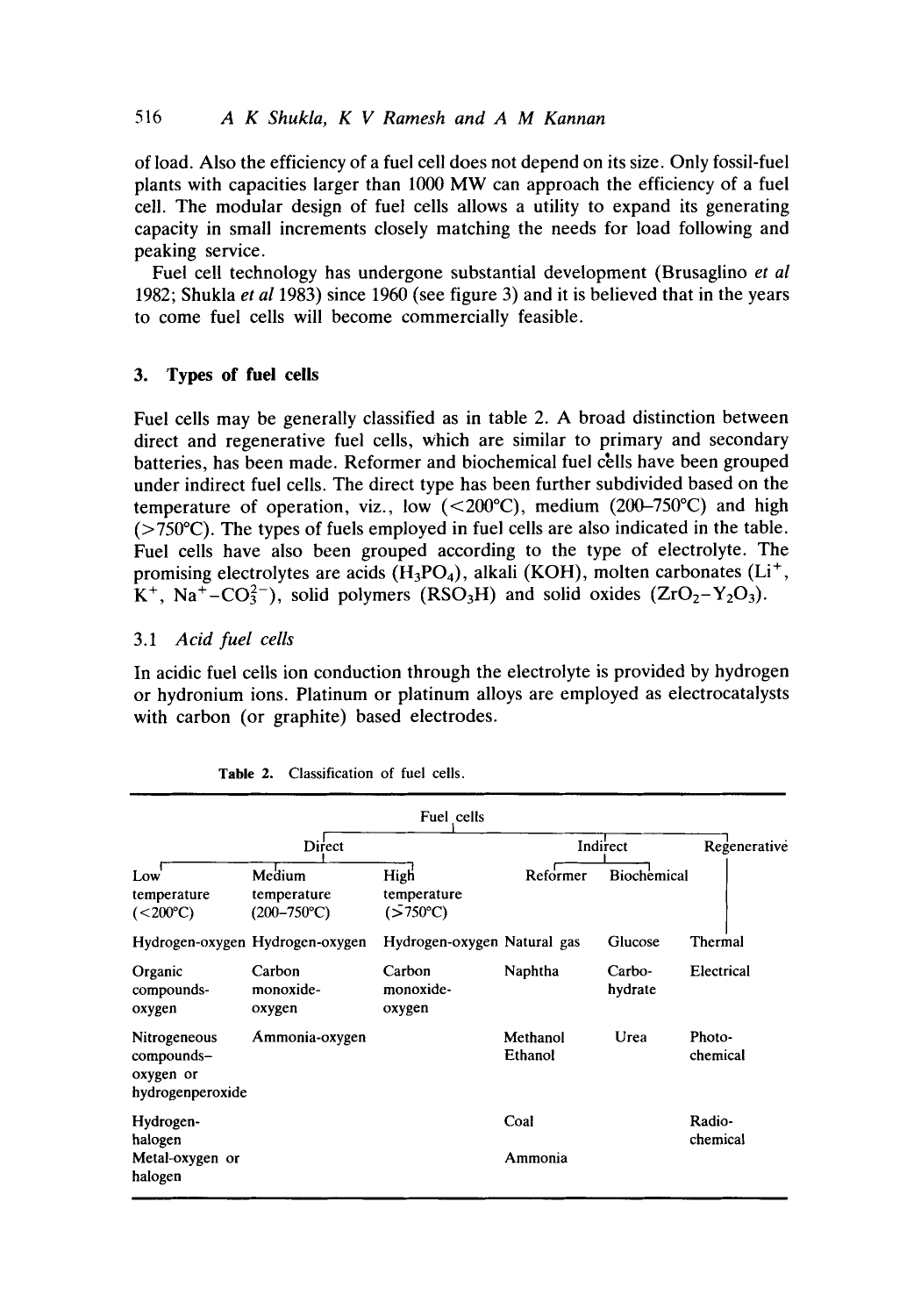Phosphoric acid fuel cells (PAFC) operate at 200°C. At lower temperatures, phosphoric acid is a poor ionic conductor. At higher temperatures, the problem of the stability of the carbon and the platinum catalyst arises. The advantages of PAFC are that the phosphoric acid is very stable and can be highly concentrated ( $\approx 100\%$ ) such that the water vapour pressure is low and hence keeping the steady-state water removal by the reactant gases equal to the product water rate. Besides, at  $200^{\circ}$ C, the anode performance is good even with fuels containing carbonmonoxide upto 5%. The major disadvantage of PAFC is that the cathode, i.e., the oxygen-reducing electrode performance is poor. At present one of the objectives of R and D work on PAFC is to improve the performance of oxygen cathode. Field trials on PAFC for terrestrial applications have shown promises for commercialization (Cameron 1985).

#### 3.2 *Alkaline fuel cells*

This is the most promising system for space applications and has been successfully used in Apollo and other space shuttles. Ion conduction in alkaline fuel cells is provided by hydroxyl ions. A wide range of electrocatalysts including nickel, silver metal oxides, spinels and noble metals can be used. The advantages of alkaline fuel cells are that the cathode performance is much superior to that in acid fuel cells and the construction materials are relatively less costly in the former cells. The main disadvantage is that the alkaline electrolytes react with carbon oxides to form carbonates which severely limit the cell performance. This necessitates scrubbing of  $CO<sub>2</sub>$  in the system.

#### 3.3 *Molten carbonate fuel cells (MCFC)*

The electrolyte employed is generally a mixture of alkali-metal carbonates and the ion conduction is through the carbonate ions. Since these salts function as electrolytes only in the liquid phase, the cells operate at 600-700°C. The electrodes are made of alloys of Ir, Pt, Rh, Ni. The half-cell reactions in this cell are:

At the anode:  $H_2 + CO_3^{2-} \rightarrow H_2O + CO_2 + 2e^ CO + CO<sub>3</sub><sup>2</sup> \rightarrow 2CO<sub>2</sub> + 2e<sup>-</sup>$ 

At the cathode:  $\frac{1}{2}O_2 + CO_2 + 2e^- \rightarrow CO_3^{2-}$ 

The MCFC's have several advantages over acid fuel cells. They have high power density and higher voltages than the acid cells. Since the cell is tolerant to CO, reforming process can occur within the fuel cell and hence reformers and shift convertors are not required. Higher efficiency is achieved since the reforming process absorbs heat which is supplied *in situ* by heat produced at the electrodes of the cell. However, high temperatures impose severe constraints on materials suitability for long time operations.

#### 3.4 *Solid-polymer fuel cells (SPFC)*

The electrolyte in these cells is an ion-exchange membrane which is impermeable to gases. Generally, cation-exchange membranes e.g.  $RSO<sub>3</sub>H$ , are used due to their better stability and higher conductivity as compared to anion-exchange resins. The advantages of solid-polymer fuel cells are that the electrolyte being a solid cannot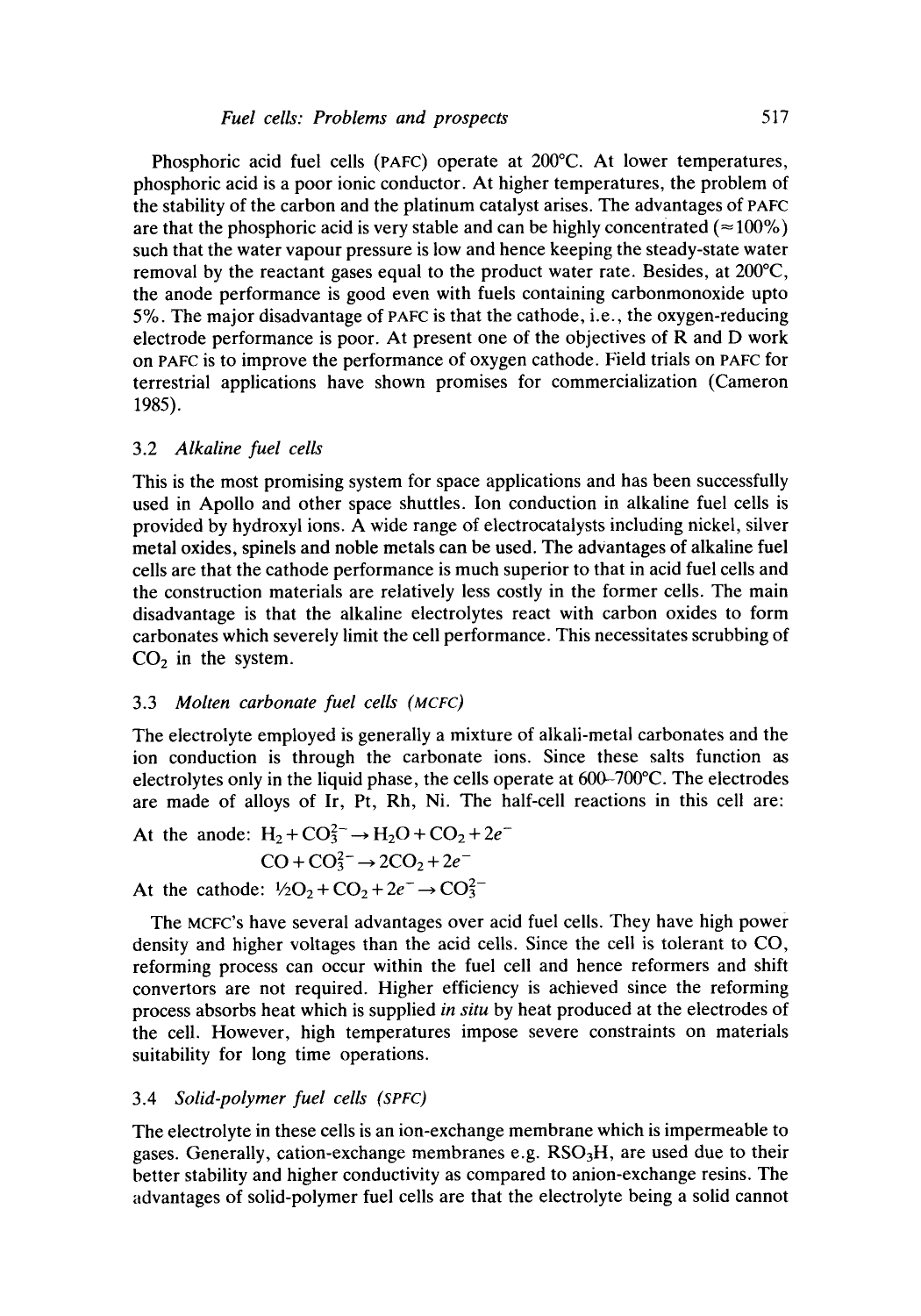| Types of fuel cells | Largest Unit<br>tested $(kW)$ | Longest stack<br>tested $(h)$ |
|---------------------|-------------------------------|-------------------------------|
| Alkaline            | $35 - 60$                     | 10,000                        |
| Phosphoric acid     | 4,500                         | 16,000                        |
| Molten carbonate    | 2                             | 5,000                         |
| Solid polymer       | 5                             | 10,000                        |
| Solid oxide         | $\leq$ 1                      | 5,000                         |

**Table** 3. Performance of different types of fuel cells.

change or vapourize from the system and the only liquid in the fuel cell is water; this minimizes corrosion problems. The main disadvantages are: the necessity to humidize the electrolyte; working temperatures and pressures are too low to yield good current densities and life of cells are limited due to oxidative degradation of polymers with time.

## 3.5 *Solid-oxide fuel cells (SOFC)*

These employ a solid, non-porous metal-oxide electrolyte with ion conduction occurring through the migration of oxide ions in the crystal lattice. Stabilized zirconia is commonly used as electrolyte and the operating temperatures of the cells are between  $900^{\circ}$ -1000 $^{\circ}$ C. Solid-oxide fuel cells have distinct advantages over aqueous fuel cells as these employ no liquids and hence the problems associated with flooding of porous electrodes and maintenance of three-phase interface are totally averted. Also the electrolyte composition remains invariant and independent of the composition of the fuel and oxidant. Since the cell operates at high temperatures, losses due to activation polarization are minimal; this avoids the use of noble-metal catalysts. In addition, these cells do not suffer from the constraints in molten carbonate cells which require recycling of  $CO<sub>2</sub>$  at the cathode. The main disadvantages are the high temperatures of operation and severe material limitations imposed at these temperatures. A comparison of the performance of different types of fuel cells is given in table 3 (Phadke 1985).

#### **4. Fuel cell electrodes**

One of the important components of a fuel cell is its electrodes. The main functions of electrodes are: to contain the gas/liquid/solid interface, to hold the catalyst and to serve as an electron conductor. The electrode materials must be inexpensive, structurally rigid, non-corrosive and non-reactive so that they are long lasting and electrolyte resistant.

Previously, platinum black was used as the catalyst in fuel cell electrodes. Although the electrode showed good activity, the catalyst loading was rather high. The maximum surface area that can be achieved with platinum black dispersions is about 30  $m^2/g$  of platinum but it is rapidly reduced during cell operation due to sintering, thereby reducing fuel cell efficiencies. Effective noble-metal utilization is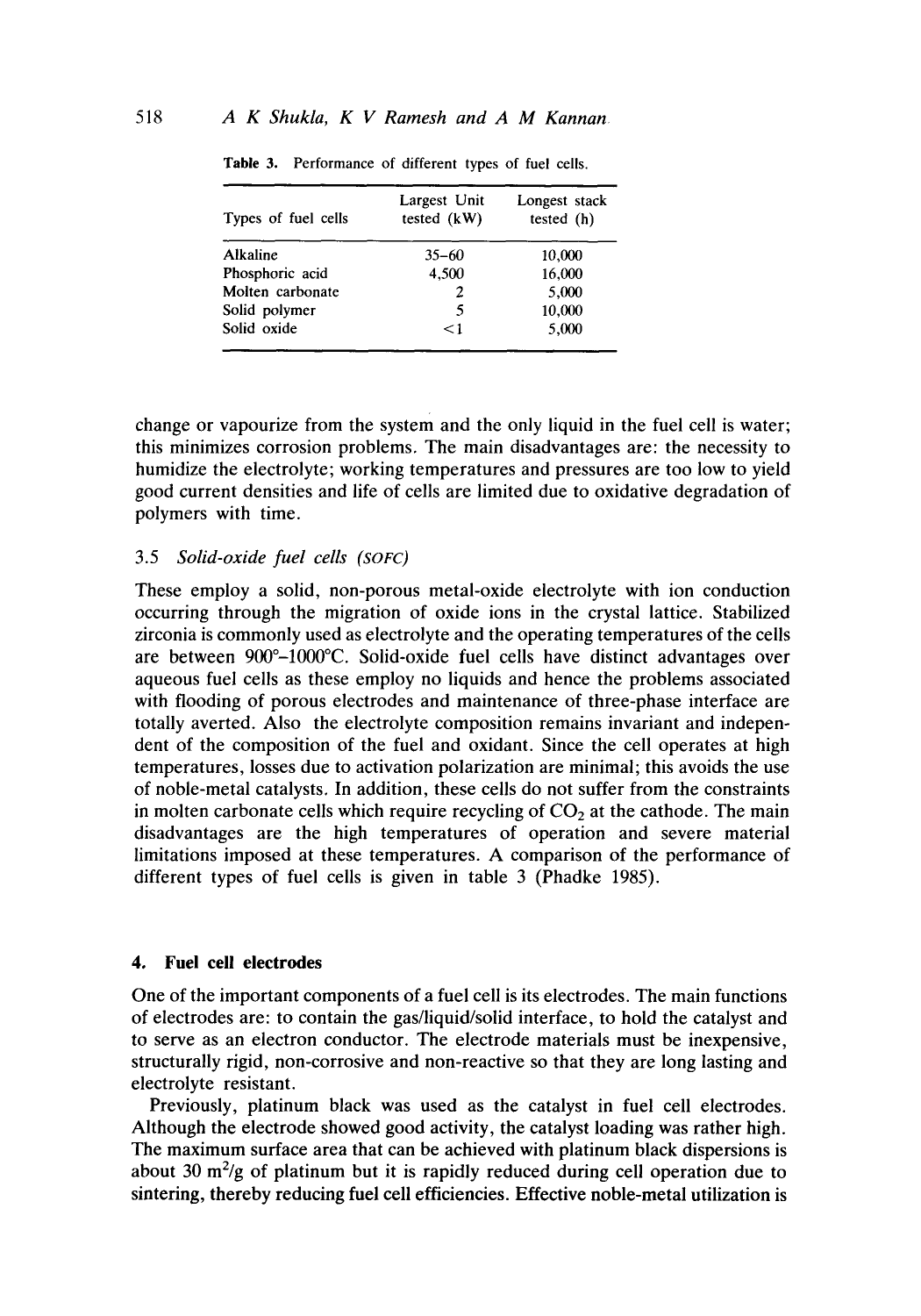obtained by dispersing the metal uniformly on a conducting support.

Porous carbon as support has proven to be most effective especially for low-temperature fuel cells. Besides being inert at temperatures upto  $200^{\circ}$ C, the electrodes can be designed with large surface area. Due to many microscopic fractures and fissures, that produce pores from  $10^{-3}$  to  $10^{-7}$  cm in diameter, the internal surface area of 1 cc of some of the porous carbons is around  $1000 \text{ m}^2$ . By dispersing platinum on to porous carbon supports, metal areas greater than  $150 \text{ m}^2/\text{g}$  of platinum can be achieved. Moreover, platinum-supported carbon electrodes have fairly good resistance to sintering of platinum crystallites as well as improved mass-transfer properties during cell operation.

The major disadvantage of these electrodes, however, is that flooding occurs when capillary action draws the electrolyte too far into the pores and deactivates the reaction zone. This problem can be circumvented by making the electrode hydrophobic. Polyethylene, polytetrafluoroethylene (PTFE), paraffin etc., have been used as hydrophobisizers which at the same time also act as binders for the electrodes. The structural and performance characteristics of the hydrophobic electrodes depend on the preparation technique and the mode of operation. Parameters influencing the electrode performance are the radius of the catalyst particles, the radius of the binder particles, porosities of the catalyst and binder and porosity of the support, effective electrolyte conductivity, concentration and distribution of active catalytic species, mode of impregnation of catalyst on the support, pretreatment of the electrode, gas pressure, temperature etc. (Chirkov 1975). In hydrophobic electrodes, not all the particles are wetted and it is a function of binder concentration as well as the method of fabrication. The pore structure of the electrode consists of two types of pores, viz., pores in the inner space between hydrophilic and hydrophobic layers and the pores in the hydrophobic layer with small chains of porous agglomerates of the binder. The latter factor plays a significant role. Also, the pores with radii between  $25-200$  Å make significant contribution to the electrochemical activity which increases with micropore volume. Successful operation of a fuel cell electrode requires the establishment of gas/electrolyte/solid interface. However, for aqueous electrolytes, there is generally no genuine three-phase junction as the pore walls on the gas side are covered with a thin liquid film. Hence, the electrochemical reaction occurs in a reaction zone of finite extension (Vielstich 1970). In actual electrodes, the pores are irregular with varying diameters and lengths.

Theoretical analysis of porous electrodes is an intricate task due to lack of precise structural details, non-linear, multi-dimensional and coupled equations and problems involved in defining the operating regions, e.g., the three phase boundaries. To overcome these complexities, an idealization of various types of pore structures has been assumed and several models have been proposed for describing operational behaviour of porous electrodes (Bartell and Shephard 1953; Giner and Hunter 1969; Chirkov 1972).

Surface area, exchange current-density, double-layer capacitance, polarization resistance etc., are some of the parameters characterizing the electrode performance which can be determined by electrochemical steady-state (Tilak *et a11977)* and transient techniques (de Levie 1967; Rangarajan 1969; Alkire and Place 1972).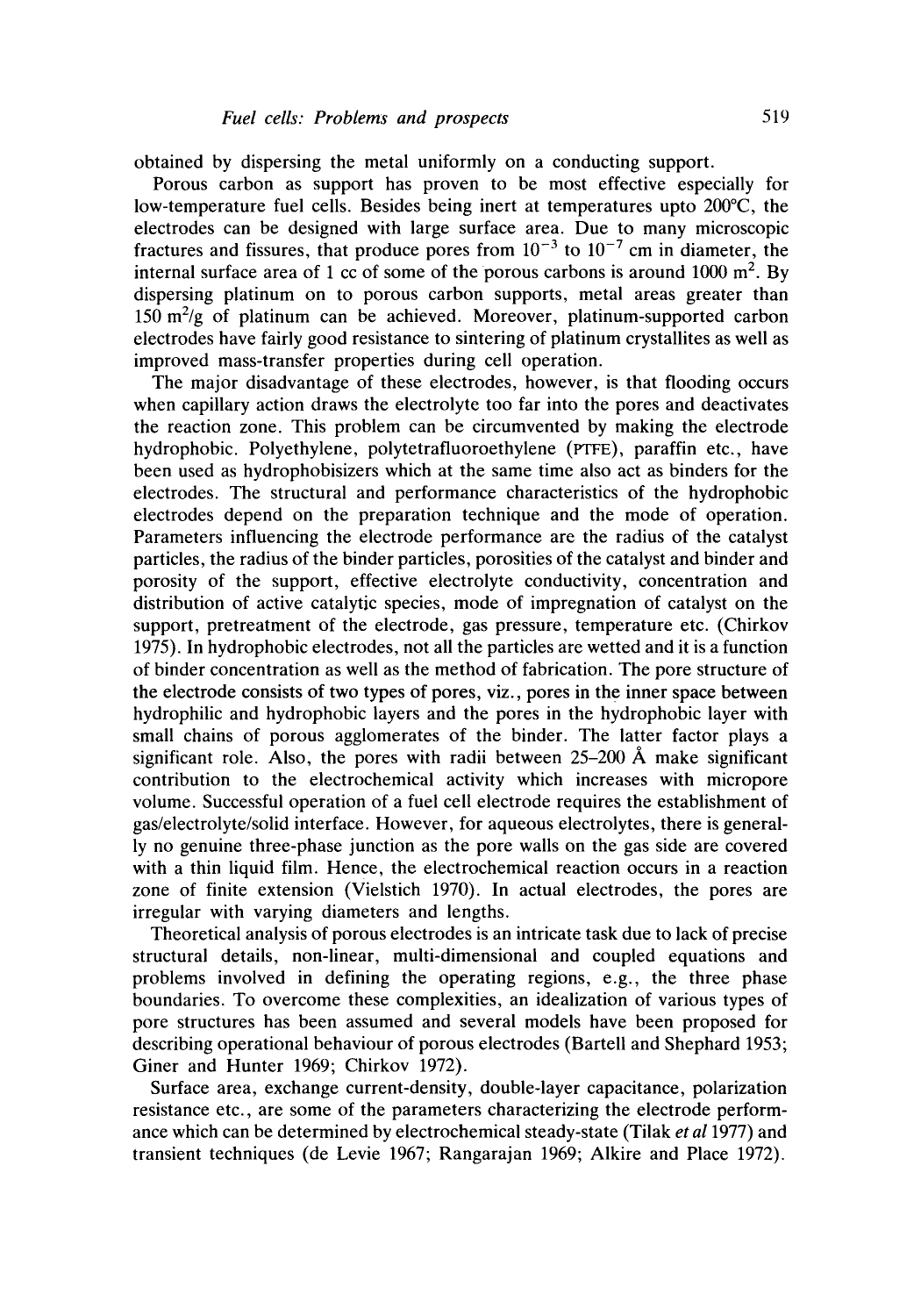## *4.1 Kinetics of fuel cell electrodes*

When an electrode is under a current load  $(I)$ , its potential deviates from the reversible potential  $(E_r)$ , and the total overpotential  $(\eta)$  at the electrode is given by

$$
\eta = E - E_r = \eta_{\text{act}} + \eta_{\text{conc}} + \eta_{\text{ohm}},\tag{1}
$$

where  $\eta_{\text{act}}$  is the activation overpotential (arising from charge transfer);  $\eta_{\text{cone}}$  is the concentration overpotential (due to low concentration of reactants or high concentration of products at the electrode surface, especially at high currentdensities); and  $\eta_{\text{ohm}}$  ( $-R_i$ ) is the ohmic overpotential which increases linearly with current  $(R_i)$  being the internal resistance mainly comprising of the resistivities of the electrolyte and the electrode).

For a planar electrode,

$$
\eta_{\rm act} = (RT/\alpha \mathcal{F}) \ln i_0 - (RT/\alpha \mathcal{F}) \ln (I/A), \qquad (2)
$$

and

$$
\eta_{\text{conc}} = (RT/n\mathcal{F})\ln(1 - I/I_L),\tag{3}
$$

 $\mathbb{R}^2$ 

where  $i_0$  is the exchange current-density (expresses equilibrium reaction rate at  $I = 0$ ;  $\alpha$  is the transfer coefficient  $(0 < \alpha < 1)$ ;  $\mathcal{F}$  is the Faraday constant; A is the area of the electrode; and  $I_L$  is the limiting current. It is evident from (2) that the activation overpotential at an electrode can be reduced by increasing  $i_0$  or A. Thus electrodes should have high exchange current-densities and high surface areas.

Substituting (2) and (3) in (1), rearranging and differentiating, the differential resistance is given by,

$$
\frac{\mathrm{d}E}{\mathrm{d}I} = \frac{RT}{\alpha \mathcal{F}I} \frac{RT}{n\mathcal{F}(I_L - I)} - R_i \tag{4}
$$

Equation (4) implies that at low current-densities, the major contribution to differential resistance is from activation overpotential. As current increases, differential resistance is mainly governed by  $R_i$  linearly. When the current approaches the limiting value, the differential resistance is controlled by mass-transfer limitations resulting in the rapid decrease of the electrode potential. This description is valid only if  $|\eta| \ll (RT/\mathcal{F})$ . For porous gas-diffusion electrodes, however, the mathematical treatments are much more complex than (4); these are discussed in detail in several publications (Berger 1968; Bagotzky and Vasilev 1966; Breiter 1969; Srinivasan *et al* 1967).

## 4.2 *Electrocatalysis of fuel cell electrodes*

Low temperature fuel cells, which operate at temperatures below  $100^{\circ}$ C, require an adequate catalytic activity of electrode materials. The electrocatalyst should have high exchange current density and/or low Tafel-slopes. By an appropriate choice of an electrocatalyst, a particular electrode reaction can be accelerated by minimizing the overpotential. It is found that electrocatalysts are almost always based on transition metals or ions irrespective of their being present as metals, alloys. semiconductors (oxides in particular), and complexes (metal phthalocyanines and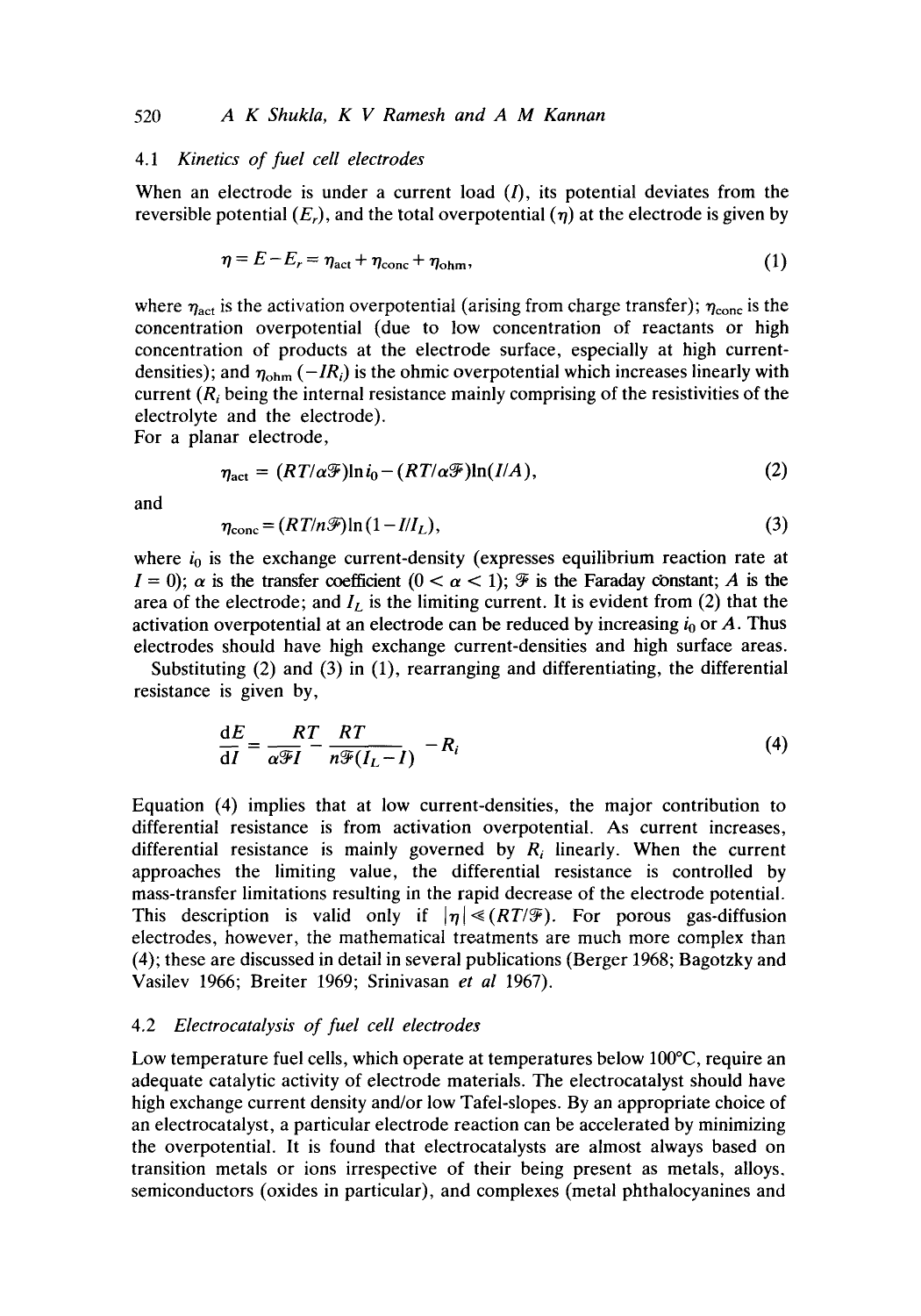porphyrins). This is because of the unpaired d-electrons and unfilled d-orbitals present in them which facilitate bond-formation with adsorbates. The free energy of adsorption will depend strongly on the number of unpaired  $d$ -electrons per metal atom and also on their energy levels, which in turn depend on the nature of the transition metal and its chemical environment. The chemical environment around the transition metal ion affects the properties of the metal-absorbate bond. Since electrocatalytic reactions involve both formation and cleavage of metal-absorbate bonds, most effective electrocatalysis is observed when the bond is of intermediate strength; weak bonding leads to insufficient coverage by adsorbate for it to be an effective catalyst, while a high free energy of adsorption will cause the rate of the cleavage step to be slow. This dependence on the rate of hydrogen evolution reaction is discussed in the form of a volcano curve by Parsons (1958).

An alternative method of achieving effective catalysis is to change the properties of the catalyst itself during the reaction sequence leading to the weakening of the metal-adsorbate bond, such as change in oxidation state etc. In addition, geometric arrangement of the catalyst centres also affects the catalytic activity especially for concerted reactions and adsorption of large molecules involving mote than one catalytic site. Further, since large surface area of the catalyst increases the rate of adsorption of reactants, the catalyst surface is deliberately roughened to increase the current-density at an electrode. Generally, expensive electrocatalysts such as platinum are dispersed on a high surface area substrate. The substrate must be a good electronic conductor, inexpensive and corrosion-resistant to the electrolyte. Carbon is a suitable substrate for this purpose. It is found that the origin and pretreatment of carbon substrates control the activity of an electrocatalyst. Further, it is desirable that the catalyst structure be highly disordered to achieve higher activity. The presence of grain boundaries, lattice defects, kinks, screw dislocations etc., is important. However, the development of electrocatalysts as of today has been essentially empirical. Characterization studies for the surface structure of electrodes and the electrode-electrolyte interface (both *ex-situ* and *in situ)* are desirable (Sherwood 1985; Kinoshita and Stonehart 1977). There are several publications which review electrocatalysis in detail (Appleby 1974; Stonehart and Ross 1975; McNicol 1978; Fickett 1977; Fletcher 1984). Generally, noble-metal catalysts are supported on high-surface area substrates to achieve maximum utility of the catalyst and higher electrochemical reaction rates. Carbon as a substrate has many attractive properties, such as chemical stability, high surface area, electrical conductivity and both macroscopic and microscopic porosities (Appleby 1983). A wide variety of carbon substrates (Hillenbrand and Lacksonen 1965; McBreen *et al* 1981) have been employed both as electrocatalyst supports and as electrocatalysts for oxygen reduction. It is reported (Nicolau *et al*  1959; Hillenbrand and Lacksonen 1965; Ross *et al* 1974) that the surface oxides on carbon as well as the catalyst-support interactions exercise a considerable influence on the catalytic activity of the electrodes. Recently an ashless coconut-shell carbon has been reported (Manoharan and Shukla 1983; Manoharan *et al* 1984; Manoharan and Shukla 1984; Shukla *et al* 1985; Goodenough *et al* 1985; Ramesh and Shukla 1985; Ramesh 1986) to be an excellent substrate for hydrogen oxidation and oxygen reduction in fuel cells.

Other than carbon, boron carbide, tantalum boride and silicides of tungsten and titanium have been used as supports for electrocatalysts in acidic environments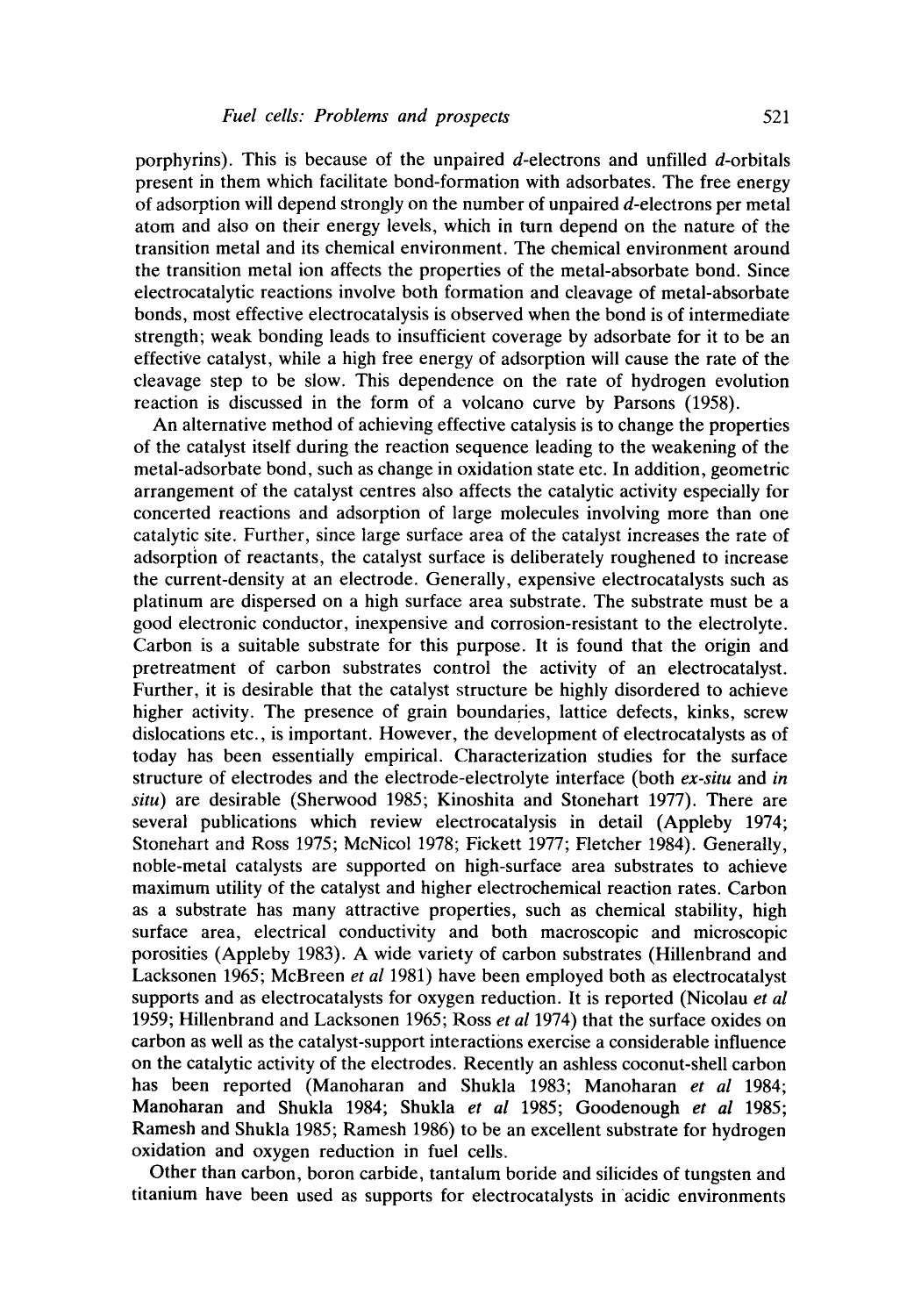(Grubb and Mckee 1966). These materials are corrosion resistant and possess high electrical conductivity. Pervoskites such as  $La_xSr_{1-x}CoO_3$  and  $AB'_{0.5}B''_{0.5}O_3$  (where  $A = Li$ , Cs, Ca, Ba, Sr, La etc. and  $B' = V$ , Cr, Mn, Fe, Co, Ni, Ru etc. and  $B'' = Ti$ , Zr, Sn, V, Nb, Ta etc.) as well as certain ruthenates e.g.  $Pb_2Ru_2O_7$  have also been investigated as substrates (McHardy and Stonehart 1975). The conductivity of these oxide materials is increased by incorporation of certain dopants but these are not sufficiently acid resistant. If the electronic conductivities and the corrosion resistances of these materials are improved, these could offer an alternative to carbon.

#### 4.3. *Hydrogen oxidation electrodes*

The mechanism of the hydrogen-ionization reaction has been studied in detail in view of the revived interest in fuel cells (Breiter 1969; Appleby 1974; McNicol 1978). In acid electrolytes, the hydrogen reaction is given by

$$
H_{ad} + H_2O \Longrightarrow H_3O^+ + e^-, \tag{5}
$$

and in alkaline solution by

$$
H_{ad} + OH^- \Longleftrightarrow H_2O + e^- \tag{6}
$$

Partial reaction steps of (5) are given by:

(a) transport of molecular hydrogen to and adsorption on the electrode surface either from the gas phase or from the electrolyte:

 $H_2$  or  $H_{2,\text{deconform}} \rightarrow H_{2,\text{ad}}$ ,

and (b) hydration and ionization of the adsorbed hydrogen which may proceed by two alternative reaction paths:

(1) dissociation of the molecules into atoms

 $H_2 \rightarrow H_{ad} + H_{ad}$  (Tafel reaction),

followed by hydration and ionization at discrete sites on the electrode surface.

 $H_{\text{ad}} + H_2O \rightarrow H_3O^+ + e^-$  (Volmer reaction)

(ii) hydration and partial ionization (Heyrovsky-Volmer mechanism)

$$
H_{2ad} + H_2O \rightarrow [H_{ad} H_3O^+] + e^-
$$
  
\n
$$
\rightarrow H_{ad} + H_3O^+ + e^-
$$
  
\n
$$
H_{ad} + H_2O \rightarrow H_3O^+ + e^-
$$

Partial reaction steps in alkaline solution can also be written in a similar manner.

Studies on anodic oxidation of hydrogen on platinum in phosphoric acid have shown that dual-site dissociation of hydrogen on platinum is the rate-determining step (McNicol 1978). The reaction mechanisms on smooth platinum, unsupported platinum and platinum supported on carbon are the same. However, the rate of the reaction is dependent on the roughness factor. In the presence of CO or S, the rate of hydrogen oxidation decreases due to the preferential adsorption of carbon monoxide on the electrode surface. In porous electrodes, diffusion processes in the pores must also be considered. At ambient temperatures, the rate-determining step is the diffusion of gas molecules through a thin liquid layer. Chemisorption of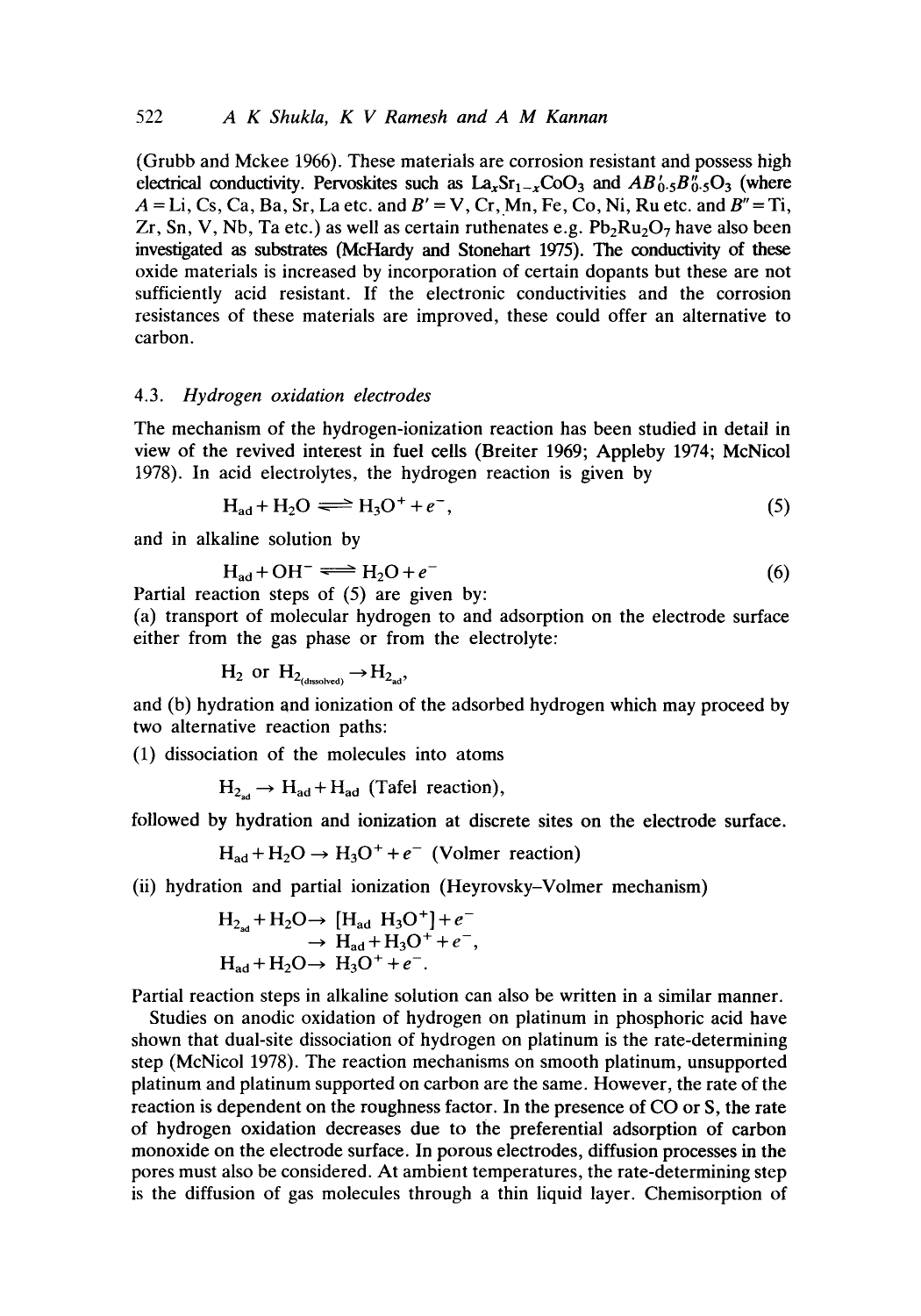anions hinder adsorption of hydrogen on the electrode. Hydrogen oxidation in strong alkaline electrolytes is hindered by adsorption of OH<sup>-</sup> ions.

Only metals capable of chemisorbing hydrogen are suitable for establishment of the reversible hydrogen potentials, VIII-group metals with partially filled d-orbitals meet this requirement. At room temperature, platinum metals, especially in finely divided form such as platinum black, will establish the reversible hydrogen potential over the entire pH range, and Raney nickel will do so in alkaline electrolytes.

A large number of phosphides, arsenides, selenides and tellurides of Fe, Co and Ni have been investigated as electrocatalysts for hydrogen oxidation in sulphuric acid at temperatures less than 100°C (Mund *et al* 1973; Luft *et al* 1974). Of these,  $CoP_3$  is the most promising and is also less prone to CO poisoning. Tungsten carbide has also been found to be an effective electrocatalyst besides being tolerant to CO poisoning (Bohm and Pohl 1968; Von Benda *et al* 1972). However, the rate constant for hydrogen oxidation on this material is two orders of magnitude lower than for Pt metal. The highest exchange-current densities of  $10^{-3}$  A/cm<sup>2</sup> are obtained for the platinum-group metals. At present, the best electrocatalyst in acid electrolytes remains to be platinum dispersed on carbon with an acceptable loading of  $0.25$  mg/cm<sup>2</sup> (Cameron 1985).

Although Raney nickel is unstable in alkaline media, Ti-and Cr-containing Raney nickels (Mund *et al* 1977; Kenjo 1985) have been reported to possess higher catalytic activity and stability. The higher activity is attributed to increased d-band vacancy caused by the addition of Ti or Cr to Raney nickel. Nickel boride also exhibits moderate activity (Jasinski 1965) in alkaline electrolytes. Recently,  $Ta_5Si_3$ ,  $Tb<sub>4</sub>O<sub>7</sub>$  and  $3Y<sub>2</sub>O<sub>3</sub>$ .2ZrO<sub>2</sub> have been investigated as catalysts for hydrogen oxidation in acid electrolytes. Of these,  $3Y_3O_3.2ZrO_2$  exhibits the highest activity (Tanase *et al* 1982). Noble-metal alloys such as Pt-Pd and Pt-Ru (Niedrach *et al*  1967; Stonehart 1982) have also been employed as electrocatalysts for hydrogen anodes. Pt-Ru containing carbon electrodes have been reported to possess higher catalytic activity than Pt both for hydrogen oxidation as well as oxygen reduction. Characterization studies of these electrodes reveal that the presence of Ru eliminates the formation of surface platinum oxides, thereby enhancing their activity (Ramesh 1986).

#### 4.3 *Methanol-oxidation electrodes*

The direct methanol-air fuel cell enjoys a number of unique advantages as compared to other power generators and to other fuel cells. The challenge facing the development of a commercially viable methanol cell is to obtain adequate current/voltage characteristics. Attempts to build commercially viable, direct methanol fuel cells have encountered problems mainly concerned with inadequate anode activity. In addition, performance has been affected by electrode deterioration, possibly arising from the accumulation of the decomposition products of methanol. In order to improve the efficiency of the anode, it is necessary to examine not only the specific activity of the catalyst, but also a number of other parameters affecting electrode performance. In particular, the electrode substrate affects the rate of mass transfer of reactants and products to and from the catalytic sites. In spite of extensive research on non-noble catalysts, platinum metals still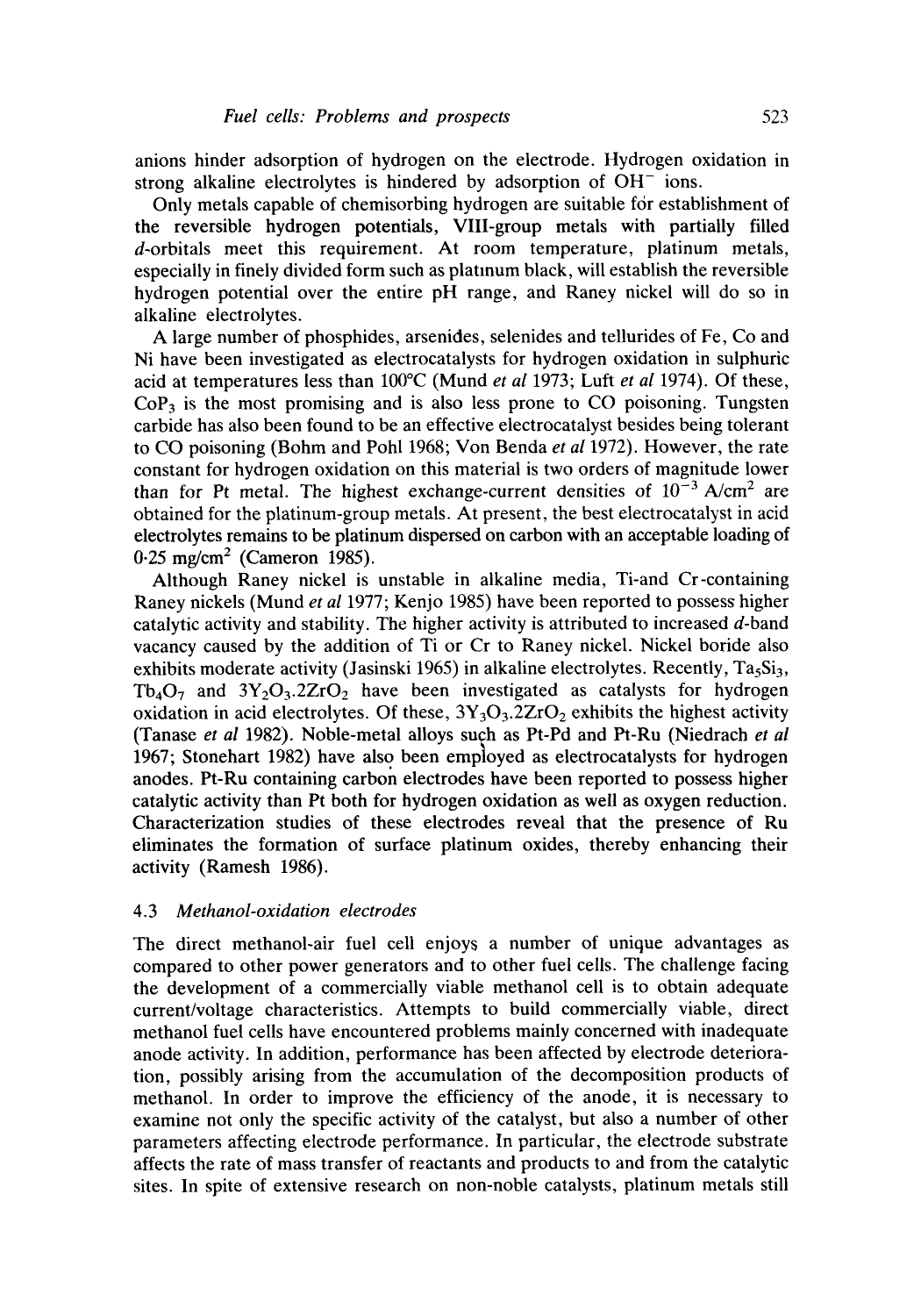happen to be the only useful catalyst for methanol electrodes operating below  $80^{\circ}$ C.

In acidic media, methanol could be oxidized at the Pt electrode to carbon dioxide and water, while in alkaline media the main oxidation product is the formate ion. The mechanism of methanol oxidation in these media is as follows.

# (a) *In acid medium:*  $CH_3OH \rightarrow CH_3OH_{ad} \rightarrow CH_2O_{ad} \rightarrow HCOOH_{ad} \rightarrow CO_2$ , *In alkaline medium:*  $CH_3OH \rightarrow CH_2O \rightarrow HCOO^-\rightarrow CO_3^{2-}$ .

Systems using acid electrolytes have the advantage of spontaneous carbon dioxide removal but at the same time acid electrolytes are corrosive and the air electrodes in acid media perform poorly. As already indicated, alkaline systems exhibit less material problems and the use of carbon supports and silver catalysts make them cost effective.

A major improvement in electrode performance has been achieved with bifunctional catalysts. It is believed that one component of the catalyst facilitates the adsorption of methanol and the second provides an active oxygen. However, the performance of catalysts has depended to a very marked degree on the interaction of the two components both with each other and with the substrate. In the light of this fact, platinum group bi-metal catalysts, viz., Pt-Ru, Pt-Pd and Pd-Ru have been found to be more effective than the individual platinum-group metals (Binder *et al* 1972; McNicol *et al* 1976; Shropshire 1965).

## 4.4 *Oxygen-reducing electrodes*

Owing to the complexity of reaction and difficulties in the formation and breaking of the O-O bond, the kinetics of oxygen reduction is poor with almost all electrode materials. Oxygen reduction at the electrodes proceeds by the following pathways (Yeager 1976"; Tarasevich *et al* 1983; Hoare 1968).

(a) Direct 4-electron pathway: In alkaline solutions, oxygen is reduced to  $OH^$ through

 $O_2 + 2H_2O + 4e^- \rightarrow 4OH^-$ , the reaction potential being 0-401 V vs NHE at  $25^{\circ}$ C.

In acid solutions, oxygen is reduced to water

 $O_2 + 4H^+ + 4e^- \rightarrow 2H_2O$ , the reaction potential being 1.229 V vs NHE at 25°C.

(b) Peroxide pathway: In alkaline solutions, oxygen is first reduced to peroxide

 $O_2 + H_2O + 2e^- \rightarrow HO_2^- + OH^-$ , the reaction potential being  $-0.065$  V vs NHE at 25°C.

It is subsequently reduced through

 $HO_2^- + H_2O + 2e^- \rightarrow 3OH^-$ , the reaction potential being 0.867 V vs NHE at  $25^{\circ}$ C.

Or the decomposition through,

 $2HO_2^- \rightarrow 2OH^- + O_2.$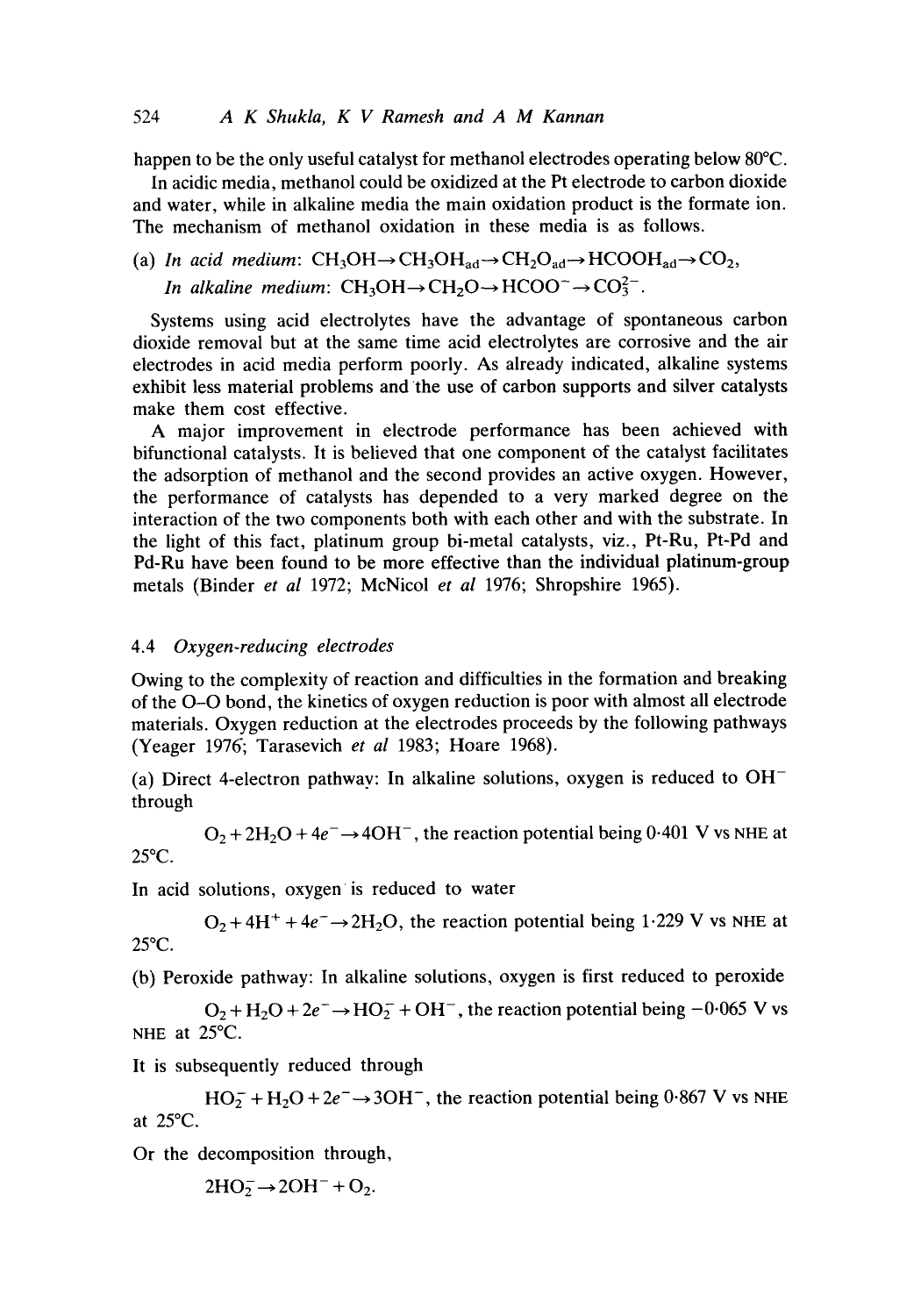In acid solutions, oxygen is first reduced to peroxide,

 $O_2+2H^+ + 2e^- \rightarrow H_2O_2$ , the reaction potential being 0.67 V vs NHE at  $25^{\circ}$ C

This is followed,

 $H_2O_2 + 2H^+ + 2e^- \rightarrow 2H_2O$ , the reaction potential being 1.77 V vs NHE at  $25^{\circ}$ C.

The peroxide may as well undergo decomposition as follows,

 $2H_2O_2 \rightarrow 2H_2O + O_2.$ 

Oxygen reduction on most of the carbon substrates proceeds mainly through the peroxide pathway (Fischer and Heitbaum 1980). Consequently, the electrode potentials correspond to 2-electron reduction of oxygen resulting in large overpotentials at open circuits itself. Incorporation of additional catalyst which promotes the peroxide elimination is therefore necessary. Rotating-ring-disc electrode (RRDE) studies on platinum and platinum alloys indicate that oxygen reduction on these materials proceeds by both direct 4-electron and peroxide pathways with the former being predominant (Tarasevich *et al* 1983; Fischer and Heitbaum 1980; O'Grady *et al* 1982). Generally, oxygen reduction kinetics is faster in alkaline electrolytes than in acid media.

Noble metals and their alloys (Peuckert *et al* 1986; Ramesh 1986; Yeager 1982; Manoharan 1984) metal oxides (Garcia *et al* 1980; Matsumura and Sato 1980; Manoharan and Shukla 1984, 1985) transition-metal macrocycles, viz., metal phthalocyanins and porphyrins (Yeager 1981; Van Veen and Van Baar 1982; Shukla *et al* 1985a; Goodenough *et al* 1985) have been studied as oxygen-reducing catalysts. Further, it is reported that heat treatment of metal-macrocycles adsorbed on carbon enhances their catalytic activity but they lack long term stability. Different oxides with spinel, perovskite and pyrochlore structures have also been reported to exhibit high catalytic activity towards oxygen reduction (Trasatti 1981; Horowitz *et al* 1983; Manoharan and Shukla 1985; Goodenough *et al* 1985; Yeager 1982). Activated carbon itself is a good catalyst for oxygen reduction in alkaline media. Various kinds of carbon have been studied as oxygen-reducing electrodes. Coconut-shell carbon reportedly reduces di-oxygen to water without peroxide formation. At present, platinum dispersed on carbon with Pt loadings of  $0.5$  mg/cm<sup>2</sup> remains the most practical catalyst (Fletcher 1984).

## **5. Conclusion**

Fuel cell development is yet in its infancy. Like the internal combustion engines, at the end of the 19th century, there is both optimism and pessimism about their commercial potential. Stationary fuel cell power plants have a better chance of succeeding than mobile vehicular fuel cells mainly on the basis of the maximum cost/kW which the consumer can afford.

The life of alkaline  $H_2-O_2$  fuel cells has to be improved and the costs reduced ten-fold. The cost of PAFC's has to be reduced by 50%; power densities need to be increased together with proven life. Although the efficiency and other performance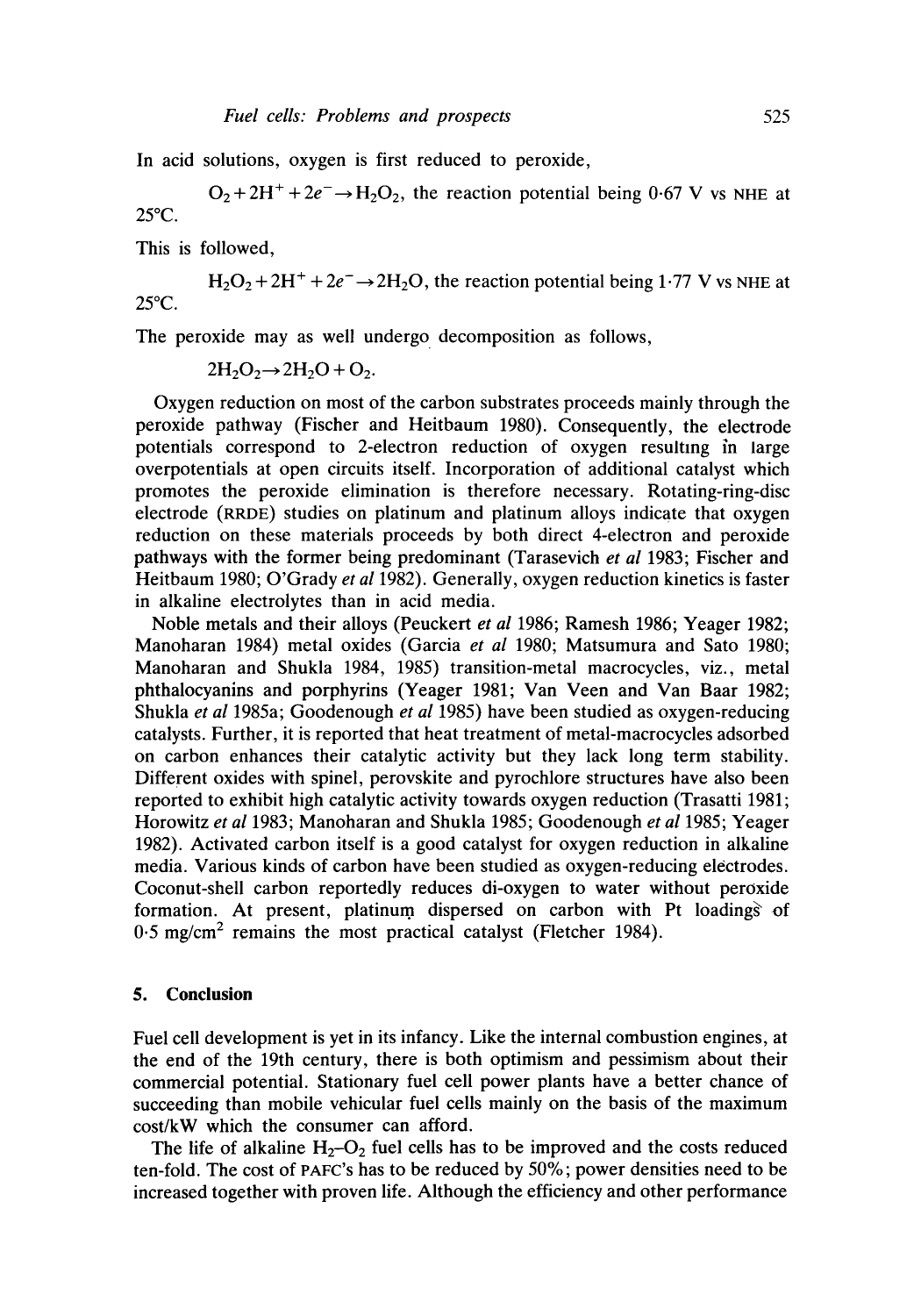characteristics of MCFC's are satisfactory, their power sections can be quantified and made available for utility purposes only after efficient coal-gasifier facilities are available. A ten-fold increase in stack life and stack size of MCFC's is needed. It is expected that within ten years MCFC's will be competing with the advanced PAFC's especially for larger utility purposes. Solid-oxide fuel cells and their stack progress are excellent. However, fabrication techniques have to be improved to ensure reproducibility when large number of cell stacks are produced.

In the case of solid-polymer fuel cells, factors such as development of the humidification process, CO, tolerance, cost reduction have to be optimized. One of the greatest problems in the area of catalysts for fuel cells with acid electrolytes continues to be the development of low-cost catalysts for oxygen-reducing electrodes. The catalyst should at least display an activity equal to platinum and preferably give potentials close to the well known four-electron oxygen reduction. Development of catalysts till now has been purely empirical; surface characterization studies, both *ex situ* as well as *in situ,* on electrodes could be useful in identifying the active catalytic species. It is believed that with continued world-wide efforts in appropriate areas of research, both in the scientific and engineering aspects, fuel cells would become feasible for power generation and other utilities.

## **Acknowledgement**

The authors are thankful to Professor C N R Rao for his interest in this work.

#### **References**

Alkire R and Place B 1972 *J. Electrochem. Soc.* 119 1687

- Appleby A J 1974 *Modern aspects of electrochemistry* (eds) B E Conway and J O'M Bockris (New York: Plenum Press) vol. 9 p. 369
- Appleby A J 1983 *Proceedings of the workshop on the electrochemistry of carbon* (New Jersey: The Electrochemical Society)
- Bagotzky V S and Skundin A M 1980 *Chemical power sources* (London: Academic Press)
- Bagotzky V S and Vasilev Yu B 1966 *Fuel cells-their electrochemical kinetics* (New York: Consultants Bureau)
- Barteli F E and Shephard J W 1953 *J. Phys. Chem.* 57 211
- Berger C 1968 *Handbook of fuel cell technology* (New Jersey: Prentice Hall)
- Binder H, Kohling A and Sandstede G 1972 *From electrocatalysis to fuel cells* (ed.) G Sandstedc (Seattle: University of Washington Press) p. 59
- Bockris J O'M and Srinivasan S 1969 *Fuel cells-their electrochemistry* (New York: Mc-Graw Hill) Bohm H and Pohl F A 1968 *Wiss. Ber. AEG-Telefunken* 41 46
- Breiter W t969 *Electrochemical processes in fuel cells* (New York: Springer-Verlag)
- Brusaglino G, Ostano P and Thione L 1982 *Solid state protonic conductors H for fuel cells and sensor.~*

(eds) J B Goodenough, J Jensen and M Kleitz (Odense: University Press) p. 86

- Cameron D S 1985 *Platinum Met. Rev.* 29 107
- Chirkov Yu G 1972 *Soy. Electrochem. (Engl. Trans.)* 8 358
- Chirkov Yu G 1975 *Soy. Electrochem. (Engl. Trans.)* 11 503
- De Levie R 1967 *Adv. Electrochem. Electrochem. Eng.* 6 239
- Fischer P and Heitbaum J 1980 *J. Electroanal. Chem. Interfaciat Etectrochem.* 112 231
- Fickett A P 1977 *Proceedings of the symposium on electrode materials and process for energy conversion and storage* (eds) J D E Mclntyre, S Srinivasan and F G Will (New Jersey: Electrochemical Society) p. 546
- Fletcher D 1984 *J. Appl. Electrochem.* 14 403